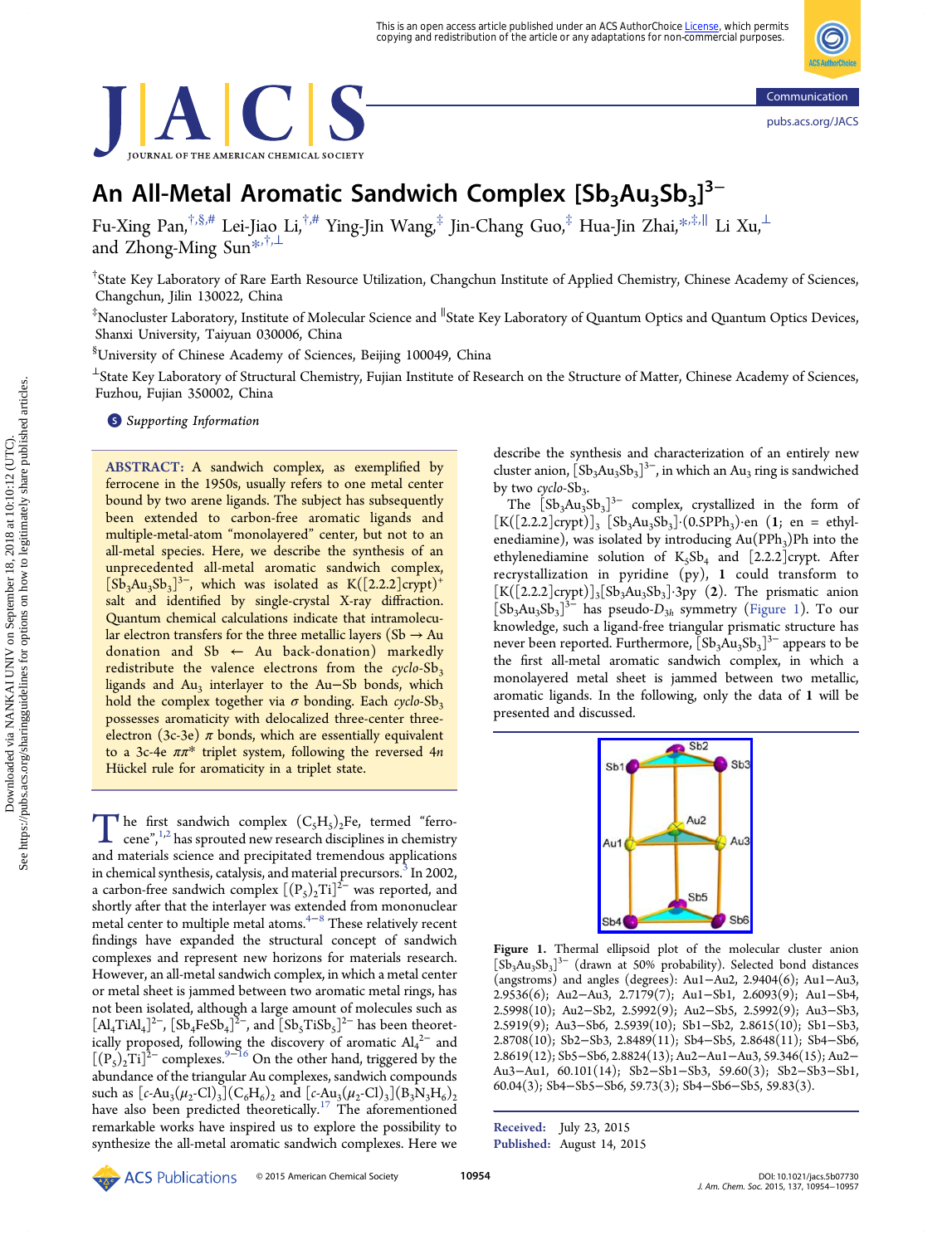<span id="page-1-0"></span>In  $[Sb_3Au_3Sb_3]$ <sup>3−</sup> complex, the bond distances of Au–Au  $(2.918 \text{ to } 2.954 \text{ Å})$  are confined in a very narrow range (as compared with 2.900 to 3.095 Å in  $[Au_3Ge_{18}]^{5-}$ ),<sup>[18a](#page-3-0)</sup> which are slightly longer than those in typical gold clusters<sup>[19](#page-3-0)</sup> but shorter than those in the Au<sub>3</sub> rings of  $[(\text{LAu})_6(\text{N}_2)]^{2+}$  (3.244 Å in average;  $L = PPh_2{}^{i}Pr$ ).<sup>[18b](#page-3-0)</sup> Other transition-metal triangles flanked by aromatic arenes were only observed in sandwich complex  $[\text{Pd}_{3}(C_{7}H_{7})_{2}Cl_{3}]$  $[\text{Pd}_{3}(C_{7}H_{7})_{2}Cl_{3}]$  $[\text{Pd}_{3}(C_{7}H_{7})_{2}Cl_{3}]$ <sup>-</sup> and related derivatives.<sup>[5](#page-2-0)–7,[20](#page-3-0)–[24](#page-3-0)</sup> However, notable differences set  $Au_3$  apart from  $Pd_3$ , because the  $[\text{Pd}_{3}(C_{7}H_{7})_{2}]^{2+}$  core is less stable without the substituents. The Au−Sb distances (2.592 to 2.609 Å) are almost equal with each other, which are markedly shorter than those in complexes  $(1,8$ -naphthalene-diyl)<sub>2</sub>(Ph<sub>2</sub>Sb)Au (2.762 Å in average) and  $\left[$ "Bu<sub>4</sub>N][(1,8-naphthalene-diyl)<sub>2</sub>(Ph<sub>2</sub>SbF)Au] (2.771 Å in aver-age),<sup>[25](#page-3-0)</sup> implying strong Au–Sb interactions in  $[Sb_3Au_3Sb_3]$ <sup>3-</sup>. The three Sb−Au−Sb angles are close to 180° (177.87 to 178.15°). As a consequence, Au exhibits linear coordination, and the three metallic layers are virtually coplanar (dihedral angles: 0.08 to 0.39°).

The Sb−Sb distances also span a narrow range within ±0.017 Å (2.849 to 2.882 Å). The Sb<sub>3</sub> units are almost equilateral triangles (59.60 to 60.44 $^{\circ}$ ) and bind or accommodate the Au<sub>3</sub> ring favorably via Au−Sb interactions; see below for bonding analysis. The cyclo-Sb<sub>3</sub> in  $\left[{\rm Sb_3Au_3Sb_3}\right]^{3-}$  also serves as new evidence for the existence of  $Sb_3^3$ <sup>-</sup> fragment upon dissolving  $K_5Sb_4$  in solvents, which has been put forward for more than 80 years. $^{26}$  $^{26}$  $^{26}$  As predicted by Hagelberg et al., $^{27}$  $^{27}$  $^{27}$  the cyclo-Sb $_3{}^{3-}$  is lesspreferred compared with the bent ozone style, which was confirmed by Sevov in experiments.<sup>[28](#page-3-0)</sup> Our results indicate that the cyclo-Sb<sub>3</sub> species can be successfully stabilized by the Au<sub>3</sub> ring.

To gain insight into the bonding nature of  $\left[{\rm Sb_3Au_3Sb_3}\right]^{3-}$ , we have performed quantum chemical calculations at densityfunctional theory (DFT) level using Gaussian 09 program; $^{29}$  $^{29}$  $^{29}$  see [Supporting Information](http://pubs.acs.org/doi/suppl/10.1021/jacs.5b07730/suppl_file/ja5b07730_si_002.pdf) for details. The DFT calculations show that the optimized structure of  $[Sb_3Au_3Sb_3]^{3-}$  features an ideal  $D_{3h}$  symmetry. The HOMO-LUMO energy gap is calculated to be 3.08 eV, which is surprisingly large in particular for an all-metal complex.  $\left[{\rm Sb_3Au_3Sb_3}\right]^{\bar{3}-}$  possesses nondeltahedral architecture, and thus it no longer follows the conventional Wade's rules. $30$ Alternatively, the Sb and Au atoms contribute 18 and 3 valence electrons, respectively, for chemical bonding in the complex (the Sb 5s and Au 5d lone-pairs not included). These 21 electrons in addition to the 3 charges for the overall cluster amount to a total of 24 electrons, which are insufficient for the formation of 15 two-center two-electron (2c-2e) bonds in the triple-layered triangular prism structure [\(Figure 1\)](#page-0-0). However, the mismatch can be partially offset due to the low bond order for the three Au–Au bonds. The calculated Wiberg bond order<sup>[31](#page-3-0)</sup> of Au–Au is 0.32, which is much smaller than those of Au−Sb (1.09) and Sb− Sb (1.21). Thus,  $[Sb_3Au_3Sb_3]^{3-}$  shows relatively weak Au–Au interactions, including aurophilicity as noted by earlier researches.[32](#page-3-0)−[35](#page-3-0) By definition, aurophilicity describes the closed-shell interactions between two Au(I)  $d^{10}$  centers at the "magic" distance of  $\sim$ 3 Å, which are of dispersive nature but substantially enhanced in gold due to relativistic effects, comparable in strength to typical hydrogen bonds. In  $[Sb<sub>3</sub>Au<sub>3</sub>Sb<sub>3</sub>]<sup>3-</sup>$ , the Au centers are not in the Au(I) state, but the Au 6s electrons appear to participate negligibly in Au−Au bonding; see below. According to the latest recommended covalent radii by Pyykkö,<sup>[36](#page-3-0),[37](#page-3-0)</sup> typical distances for the Au-Au, Sb−Sb, and Au−Sb single bonds are 2.48, 2.80, and 2.64 Å, respectively. The observed bond distances in  $\left[\mathrm{Sb_3Au_3Sb_3}\right]^{\mathrm{3-}}$  are entirely consistent with the calculated Wiberg bond orders.

The potential energy surface of  $\text{Sb}_3^{\,3-}$  is known to possess two clear minima, representing two  $Sb_3^3$ <sup>-</sup> species with an equilateral triangle structure and a bent one, respectively.<sup>[27](#page-3-0)</sup> Similar to the isoelectronic ozone molecule, the  $\c{cycleSb_3}^3$  is less stable than the bent counterpart ( $\Delta E = 0.5$  eV). Nevertheless, the two *cyclo*-Sb<sub>3</sub> in  $\left[ Sb_3Au_3Sb_3\right]^{3-}$  ([Figure 1\)](#page-0-0) are equilateral triangles with  $D_{3h}$ symmetry, hinting that these  $Sb_3$  ligands are not in  $\overline{Sb_3}^3$  charge state. Intramolecular electron transfer occurs between  $Sb<sub>3</sub>$  and Au<sub>3</sub> in the present  $[Sb_3Au_3B_3]^{3-}$  cluster, where the two  $Sb_3$  serve as electron donors and the  $Au_3$  ring as an acceptor. In effect, the two  $Sb_3$  ligands collectively donate three electrons to  $Au_3$ , so that three Au 6s based molecular orbitals (MOs) in the latter are occupied (HOMO-15 and HOMO-2/HOMO-2'; Figure 2B).<sup>[38](#page-3-0)</sup>



**Figure 2.** Plots of some key occupied MOs of  $[Sb<sub>3</sub>Au<sub>3</sub>Sb<sub>3</sub>]<sup>3-</sup>$  cluster, generated by GaussView (Sb: purple, Au: yellow).<sup>[38](#page-3-0)</sup> (A) Sb  $\rightarrow$  Au donation: HOMO-21 and HOMO-19/HOMO-19′. (B) Au 6s based MOs: HOMO-15 and HOMO-2/HOMO-2′. The latter two are responsible for Sb  $\rightarrow$  Au donation of 3 electrons. (C) Au  $\rightarrow$  Sb backdonation: HOMO-17, HOMO-12/HOMO-12′, HOMO-16, and HOMO-14/HOMO-14′. (D) Globally delocalized three-center threeelectron (3c-3e) bonds in the two cyclo-Sb<sub>3</sub>: HOMO-3 and HOMO/ HOMO′. All these 15 MOs (except HOMO-15) collectively contribute to Au–Sb bonding in  $[Sb_3Au_3Sb_3]^{3-}$ .

However, complex donation/back-donation processes (Figure 2) drastically redistribute the electrons from three  $Sb_3$  and  $Au_3$ monolayers to six Au−Sb edges, resulting in substantial Au−Sb bonding while reducing the Sb−Sb and Au−Au bond orders. Considering the large electronegativity of Sb, the Au−Sb interaction should be primarily considered as covalent.<sup>35</sup>

To be quantitative, we implement the charge decomposition analysis (CDA; see Table  $S4$ ).<sup>[40](#page-3-0)</sup> The CDA results show that electron donation and back-donation indeed exist between two  $\alpha$ cyclo-Sb<sub>3</sub> ligands and the Au<sub>3</sub> ring. Specifically, 0.937 e is donated from  $Sb_3$  to Au<sub>3</sub>, while 0.241 e is back-donated from Au<sub>3</sub> to  $Sb_3$ ,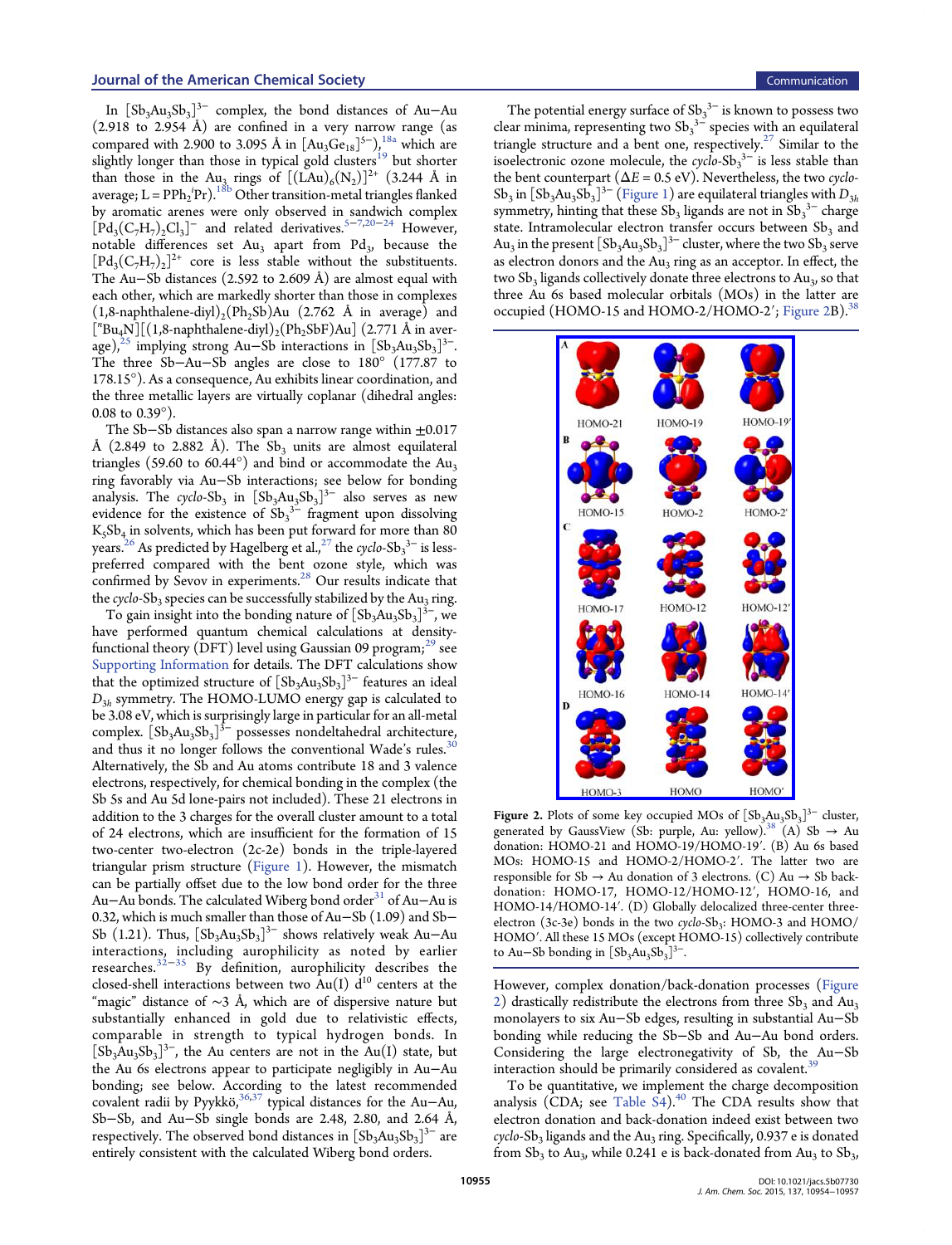## <span id="page-2-0"></span>Journal of the American Chemical Society Communication Communication Communication

resulting in weakened Jahn-Teller effect in cyclo-Sb3 with respect to gas-phase  $\text{Sb}_3^3$ <sup>-3</sup> species. According to the CDA, HOMO-21 and HOMO-19/HOMO-19′ contribute partially to electron donation from  $Sb_3$  to Au<sub>3</sub>, whereas HOMO-2/HOMO-2<sup>'</sup> represent the major donation from  $Sb_3$  to Au<sub>3</sub> (formally by three electrons in total; [Figure 2B](#page-1-0)). On the other hand, HOMO-17, HOMO-16, and relevant MOs contribute to electron backdonation from  $Au_3$  to  $Sb_3$  ([Figure 2](#page-1-0)C). The above 12 MOs distinctly indicate that Au−Sb bonding is covalent in nature, although it is not an equal sharing. It is remarkable that, although not one 2c-2e Au−Sb bond can be identified from the MOs, the donation and back-donation from over 10 MOs ([Figure 2\)](#page-1-0) manage to "make" six such bonds, as revealed from the Wiberg bond order and the Au−Sb distances. Donation and backdonation are favorable for covalent bonding, in which the matched electronegativity between the Au and Sb elements should play a pivotal role.

Interestingly, HOMO/HOMO′ and HOMO-3 show delocalized  $\pi$  characters, which are primarily based on two cyclo-Sb<sub>3</sub> ligands ([Figure 2D](#page-1-0)). HOMO and HOMO′ are doubly degenerate. Orbital analyses show that HOMO is composed of 90.7% Sb 5p and 9.3% Au 6p, whereas HOMO′ is made up of 95.1% Sb 5p along with 4.9% Au 6p. The components of HOMO-3 include 95.9% Sb 5p and 2.5% Au 6p, with an additional 1.6% Au 5d. In short, the three MOs are primarily derived from Sb 5p atomic orbitals. These  $\pi$  MOs are globally delocalized within two  $\c{cycle-Sb}_3$ , collectively carrying the three extra charges for the complex. Thus, each  $\c{cyclo-Sb}_3$  has a formal charge state of  $Sb_3^{1.5-}$ . This exactly offsets the Sb  $\rightarrow$  Au  $\sigma$ donation (three electrons in total for two  $Sb_3$ ; [Figure 2B](#page-1-0)), maintaining each  $cyclo-Sb<sub>3</sub>$  ligand a system with 15 valence electrons (including Sb 5s lone-pairs).<sup>[41](#page-3-0)</sup> The consequence of the bonding pattern is that each  $Sb<sub>3</sub>$  effectively has a set of delocalized three-center three-electron (3c-3e)  $\pi$  bonds [\(Figure](#page-1-0) [2](#page-1-0)D). Note that the 3c-3e  $\pi$  bonds are basically equivalent to a typical 3c-4e  $\pi \pi^*$  triplet system,<sup>13,[42](#page-3-0)</sup> except that in the former the completely bonding MO and the degenerate, partially bonding MOs are all half-occupied, whereas in a 3c-4e  $\pi \pi^*$  triplet system the completely bonding MO is fully occupied. A 3c-4e  $\pi \pi^*$  triplet system is known to be aromatic due to the reversed  $4n$  Hückel rule for aromaticity in a triplet state,<sup>[42](#page-3-0)</sup> thus the  $\left[{\rm Sb_3Au_3Sb_3}\right]^{3-}$ cluster with two 3c-3e  $\pi$  cyclo-Sb<sub>3</sub> ligands is  $\pi$  aromatic.<sup>[43](#page-3-0)–[45](#page-3-0)</sup> So far the nucleus-independent chemical shift (NICS) is an efficient probe for aromaticity.<sup>[46,47](#page-3-0)</sup> The calculated NICS(1)<sub>zz</sub> is −23.13 ppm for each *cyclo-*Sb<sub>3</sub> in  $[\text{Sb}_{3}\text{Au}_{3}\text{Sb}_{3}]^{3-}$ , consistent with strong  $\pi$ aromaticity for this unique triangular prism cluster. For comparison, NICS(1)<sub>zz</sub> for benzene is -29.87 ppm at the same level of theory. The above analysis offers new insight for the bonding nature in Au−Sb clusters. We also anticipate that the present all-metal, aromatic sandwich Au−Sb cluster may pave the way for syntheses of entirely new classes of sandwich complexes and find potential technological applications.

#### ■ ASSOCIATED CONTENT

#### **6** Supporting Information

The Supporting Information is available free of charge on the [ACS Publications website](http://pubs.acs.org) at DOI: [10.1021/jacs.5b07730.](http://pubs.acs.org/doi/abs/10.1021/jacs.5b07730)

X-ray crystallographic data [\(CIF\)](http://pubs.acs.org/doi/suppl/10.1021/jacs.5b07730/suppl_file/ja5b07730_si_001.cif)

Experimental details, selected bond lengths and angles, details on energy-dispersive X-ray and DFT calculations [\(PDF](http://pubs.acs.org/doi/suppl/10.1021/jacs.5b07730/suppl_file/ja5b07730_si_002.pdf))

# ■ AUTHOR INFORMATION

## Corresponding Authors

\*[szm@ciac.ac.cn](mailto:szm@ciac.ac.cn)

\*[hj.zhai@sxu.edu.cn](mailto:hj.zhai@sxu.edu.cn)

# Author Contributions

# These authors contributed equally.

### Notes

The authors declare no competing financial interest.

## ■ ACKNOWLEDGMENTS

We thank Dr. Xue-Bin Wang and Dr. Jun Li for valuable discussion. This work was supported by the National Natural Science Foundation of China (21171162) and the State Key Laboratory of Quantum Optics and Quantum Optics Devices (KF201402). H.J.Z. gratefully acknowledges the start-up fund from Shanxi University for support.

#### ■ REFERENCES

(1) Wilkinson, G.; Rosenblum, M.; Whiting, M. C.; Woodward, R. B. [J.](http://pubs.acs.org/action/showLinks?system=10.1021%2Fja01128a527&coi=1%3ACAS%3A528%3ADyaG2cXhtFSktg%253D%253D&citationId=p_1_1) [Am. Chem. Soc](http://pubs.acs.org/action/showLinks?system=10.1021%2Fja01128a527&coi=1%3ACAS%3A528%3ADyaG2cXhtFSktg%253D%253D&citationId=p_1_1). 1952, 74, 2125−2126.

(2) Fischer, E. O.; Pfab, W. Z. Naturforsch., B: J. Chem. Sci. 1952, 7, 377−379.

(3) Togni, A.; Halterman, R. L.; Eds. [Metallocenes: Synthesis Reactivity](http://pubs.acs.org/action/showLinks?crossref=10.1002%2F9783527619542&citationId=p_7_1) [Applications](http://pubs.acs.org/action/showLinks?crossref=10.1002%2F9783527619542&citationId=p_7_1); Wiley-VCH, Weinheim, Germany, 1998.

 $(4)$  Urnežius, E.; Brennessel, W. W.; Cramer, C. J.; Ellis, J. E.; Schleyer, P. v. R. [Science](http://pubs.acs.org/action/showLinks?pmid=11823635&crossref=10.1126%2Fscience.1067325&citationId=p_8_1) 2002, 295, 832-834.

(5) Murahashi, T.; Fujimoto, M.; Oka, M.; Hashimoto, Y.; Uemura, T.; Tatsumi, Y.; Nakao, Y.; Ikeda, A.; Sakaki, S.; Kurosawa, H. [Science](http://pubs.acs.org/action/showLinks?pmid=16931758&crossref=10.1126%2Fscience.1125245&coi=1%3ACAS%3A528%3ADC%252BD28XotlCgtLw%253D&citationId=p_11_1) 2006, 313, 1104−1107.

(6) Murahashi, T.; Fujimoto, M.; Kawabata, Y.; Inoue, R.; Ogoshi, S.; Kurosawa, H. [Angew. Chem., Int. Ed](http://pubs.acs.org/action/showLinks?pmid=17568470&crossref=10.1002%2Fanie.200701665&coi=1%3ACAS%3A528%3ADC%252BD2sXotVWjtLY%253D&citationId=p_14_1). 2007, 46, 5440−5443.

(7) (a) Murahashi, T.; Hashimoto, Y.; Chiyoda, K.; Fujimoto, M.; Uemura, T.; Inoue, R.; Ogoshi, S.; Kurosawa, H. [J. Am. Chem. Soc.](http://pubs.acs.org/action/showLinks?system=10.1021%2Fja802624p&coi=1%3ACAS%3A528%3ADC%252BD1cXnt1Wisr4%253D&citationId=p_17_1) 2008, 130, 8586−8587. (b) Murahashi, T.; Usui, K.; Inoue, R.; Ogoshi, S.; Kurosawa, H. [Chem. Sci](http://pubs.acs.org/action/showLinks?crossref=10.1039%2FC0SC00269K&coi=1%3ACAS%3A528%3ADC%252BC3cXhsFWqsbjI&citationId=p_19_1). 2011, 2, 117−122.

(8) (a) Tatsumi, Y.; Shirato, K.; Murahashi, T.; Ogoshi, S.; Kurosawa, H. [Angew. Chem., Int. Ed.](http://pubs.acs.org/action/showLinks?pmid=16865766&crossref=10.1002%2Fanie.200601641&coi=1%3ACAS%3A528%3ADC%252BD28Xps1eitr8%253D&citationId=p_22_1) 2006, 45, 5799–5803. (b) Murahashi, T.; Kato, N.; Uemura, T.; Kurosawa, H. [Angew. Chem., Int. Ed](http://pubs.acs.org/action/showLinks?pmid=17407124&crossref=10.1002%2Fanie.200700340&coi=1%3ACAS%3A528%3ADC%252BD2sXmtVyhtLc%253D&citationId=p_24_1). 2007, 46, 3509−3512. (c) Tatsumi, Y.; Murahashi, T.; Okada, M.; Ogoshi, S.; Kurosawa, H. [Chem. Commun.](http://pubs.acs.org/action/showLinks?pmid=18188473&crossref=10.1039%2Fb714530f&coi=1%3ACAS%3A528%3ADC%252BD1cXltFSmsw%253D%253D&citationId=p_26_1) 2008, 477−479. (d) Murahashi, T.; Mino, Y.; Chiyoda, K.; Ogoshi, S.; Kurosawa, H. [Chem. Commun](http://pubs.acs.org/action/showLinks?pmid=18758626&crossref=10.1039%2Fb806824k&coi=1%3ACAS%3A528%3ADC%252BD1cXhtVKisr3E&citationId=p_28_1). 2008, 4061−4063. (e) Murahashi, T.; Inoue, R.; Usui, K.; Ogoshi, S. [J. Am.](http://pubs.acs.org/action/showLinks?system=10.1021%2Fja903679f&coi=1%3ACAS%3A528%3ADC%252BD1MXnvFWrtrc%253D&citationId=p_30_1) [Chem. Soc](http://pubs.acs.org/action/showLinks?system=10.1021%2Fja903679f&coi=1%3ACAS%3A528%3ADC%252BD1MXnvFWrtrc%253D&citationId=p_30_1). 2009, 131, 9888−9889. (f) Murahashi, T.; Takase, K.; Oka, M.; Ogoshi, S. *[J. Am. Chem. Soc](http://pubs.acs.org/action/showLinks?system=10.1021%2Fja206076u&coi=1%3ACAS%3A528%3ADC%252BC3MXhtFCgs77J&citationId=p_32_1).* 2011, 133, 14908-14911. (g) Murahashi, T.; Shirato, K.; Fukushima, A.; Takase, K.; Suenobu, T.; Fukuzumi, S.; Ogoshi, S.; Kurosawa, H. [Nat. Chem.](http://pubs.acs.org/action/showLinks?crossref=10.1038%2Fnchem.1202&coi=1%3ACAS%3A528%3ADC%252BC3MXhsV2gt7%252FJ&citationId=p_34_1) 2012, 4, 52−58. (h) Murahashi, T.; Kimura, S.; Takase, K.; Ogoshi, S.; Yamamoto, K. [Chem. Commun.](http://pubs.acs.org/action/showLinks?pmid=23254311&crossref=10.1039%2Fc2cc37554k&coi=1%3ACAS%3A528%3ADC%252BC3sXmt1Cju7k%253D&citationId=p_36_1) 2013, 49, 4310−4312. (i) Murahashi, T.; Takase, K.; Usui, K.; Kimura, S.; Fujimoto, M.; Uemura, T.; Ogoshi, S.; Yamamoto, K. [Dalton Trans.](http://pubs.acs.org/action/showLinks?pmid=23764564&crossref=10.1039%2Fc3dt51018b&coi=1%3ACAS%3A528%3ADC%252BC3sXhtVeiu7rF&citationId=p_38_1) 2013, 42, 10626−10632. (j) Horiuchi, S.; Tachibana, Y.; Yamashita, M.; Yamamoto, K.; Masai, K.; Takase, K.; Matsutani, T.; Kawamata, S.; Kurashige, Y.; Yanai, T.; Murahashi, T. Nat. Commun. 2015, 6, doi: [10.1038/ncomms7742](http://dx.doi.org/10.1038/ncomms7742).

(9) Li, X.; Kuznetsov, A. E.; Zhang, H. F.; Boldyrev, A. I.; Wang, L. [S.](http://pubs.acs.org/action/showLinks?pmid=11157162&crossref=10.1126%2Fscience.291.5505.859&coi=1%3ACAS%3A528%3ADC%252BD3MXpslKqsA%253D%253D&citationId=p_41_1) Science 2001, 291, 859−861.

(10) Mercero, J. M.; Ugalde, J. M. [J. Am. Chem. Soc](http://pubs.acs.org/action/showLinks?system=10.1021%2Fja039074b&coi=1%3ACAS%3A528%3ADC%252BD2cXhsFynt7k%253D&citationId=p_44_1). 2004, 126, 3380− 3381.

(11) Mercero, J. M.; Formoso, E.; Matxain, J. M.; Eriksson, L. A.; Ugalde, J. M. [Chem. - Eur. J.](http://pubs.acs.org/action/showLinks?pmid=16683278&crossref=10.1002%2Fchem.200600106&coi=1%3ACAS%3A528%3ADC%252BD28XmtVaitLw%253D&citationId=p_45_1) 2006, 12, 4495−4502.

(12) Li, X.; Zhang, H. F.; Wang, L. S.; Kuznetsov, A. E.; Cannon, N. A.; Boldyrev, A. I. [Angew. Chem., Int. Ed.](http://pubs.acs.org/action/showLinks?pmid=11385658&crossref=10.1002%2F1521-3773%2820010518%2940%3A10%3C1867%3A%3AAID-ANIE1867%3E3.0.CO%3B2-W&coi=1%3ACAS%3A528%3ADC%252BD3MXjvFyqtrc%253D&citationId=p_48_1) 2001, 40, 1867−1870.

(13) Boldyrev, A. I.; Wang, L. S. [Chem. Rev](http://pubs.acs.org/action/showLinks?system=10.1021%2Fcr030091t&coi=1%3ACAS%3A528%3ADC%252BD2MXhtVCjsrrE&citationId=p_51_1). 2005, 105, 3716−3757.

(14) Li, Z.; Wu, W.; Li, S. [J. Mol. Struct.: THEOCHEM](http://pubs.acs.org/action/showLinks?crossref=10.1016%2Fj.theochem.2009.05.006&coi=1%3ACAS%3A528%3ADC%252BD1MXosVarurY%253D&citationId=p_54_1) 2009, 908, 73− 78.

(15) Maslowsky, E. [Coord. Chem. Rev](http://pubs.acs.org/action/showLinks?crossref=10.1016%2Fj.ccr.2011.04.011&coi=1%3ACAS%3A528%3ADC%252BC3MXhtlygsb%252FI&citationId=p_55_1). 2011, 255, 2746−2763.